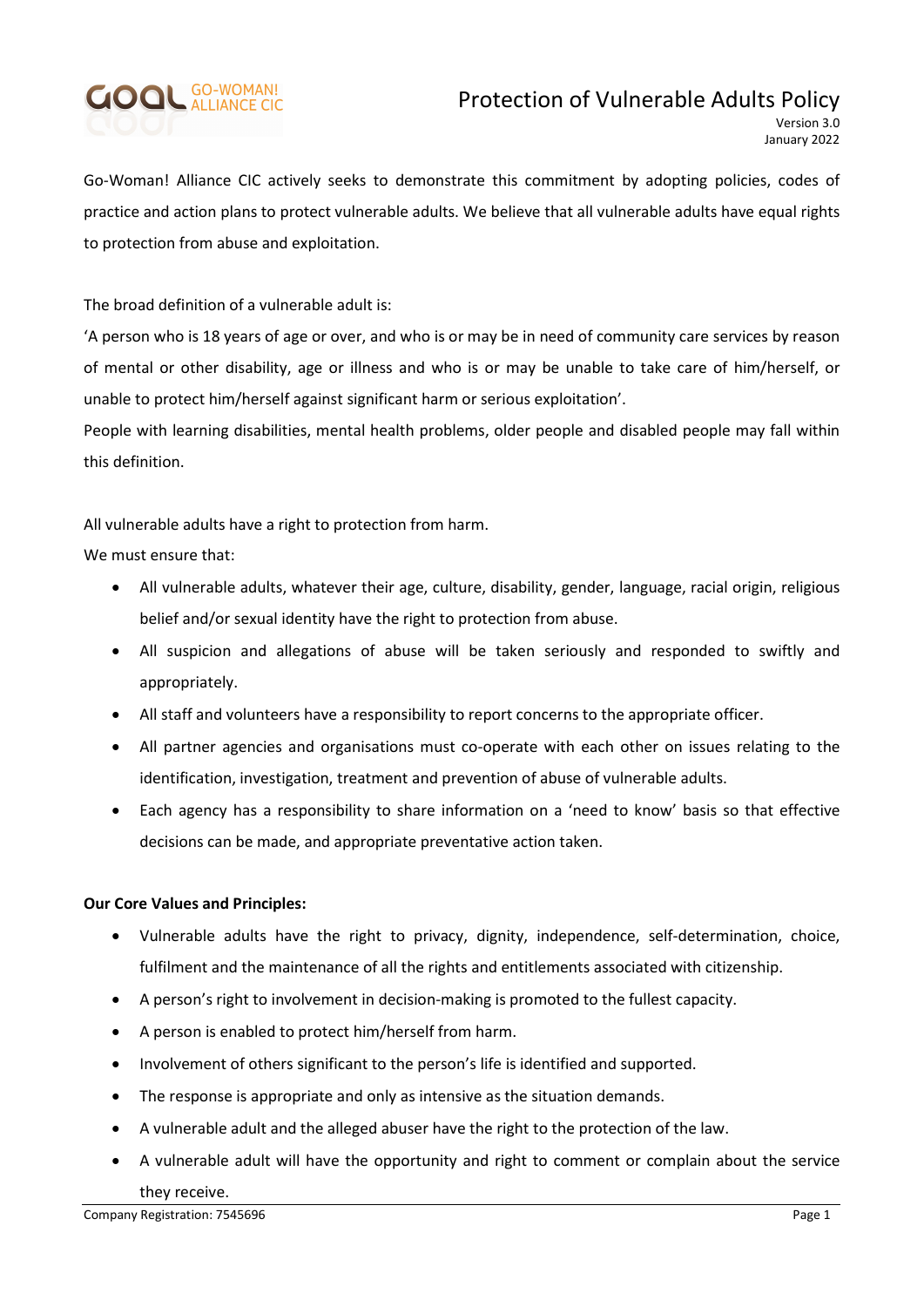- Vulnerable adults will have the opportunity and right to independent advice and advocacy when they request it. This will also apply to those vulnerable adults who are incapable of making such a request but are deemed in need of such independent advice and advocacy.
- The awareness and understanding of other agencies, organisations and the public is raised and with it, a commitment to respond.

#### Policy Aims:

The aim of Go-Woman! Alliance CIC Policy on the Protection of Vulnerable Adults is to promote good practice:

- Providing vulnerable adults with appropriate safety and protection.
- Allowing all staff and volunteers to make informed and confident responses to specific issues on the protection of vulnerable adults.

#### Staff and Volunteers must never:

- Hit or otherwise physically assault or abuse vulnerable adults.
- Develop physical or sexual relationships with vulnerable adults.
- Develop relationships with vulnerable adults, which could in any way be deemed inappropriate or exploitative.
- Act in ways that may be abusive or place vulnerable adults at risk of abuse.
- Use language, make suggestions or offer advice, which is inappropriate, offensive or abusive.
- Behave in an inappropriate or sexually provocative manner.
- Condone, or participate in the behaviour of vulnerable adults, which is illegal, abusive or unsafe.
- Intentionally act in ways intended to shame, humiliate or degrade vulnerable adults.
- Discriminate against, show differential treatment, or favour particular vulnerable adults to the exclusion of others.

All staff/volunteers in contact with vulnerable adults to:

- Be aware of situations, which may present risks.
- Plan and organise the work and the workplace so as to minimise risks.
- Be visible in working with vulnerable adults as far as is humanly possible.
- Ensure that a culture of openness exists to enable any issues of concern to be discussed.
- Ensure that a sense of accountability exists between staff so that poor practice or potentially abusive behaviour does not go unchallenged.
- Empower vulnerable adults discuss their rights, what is acceptable and unacceptable, and what to do if there is a problem.